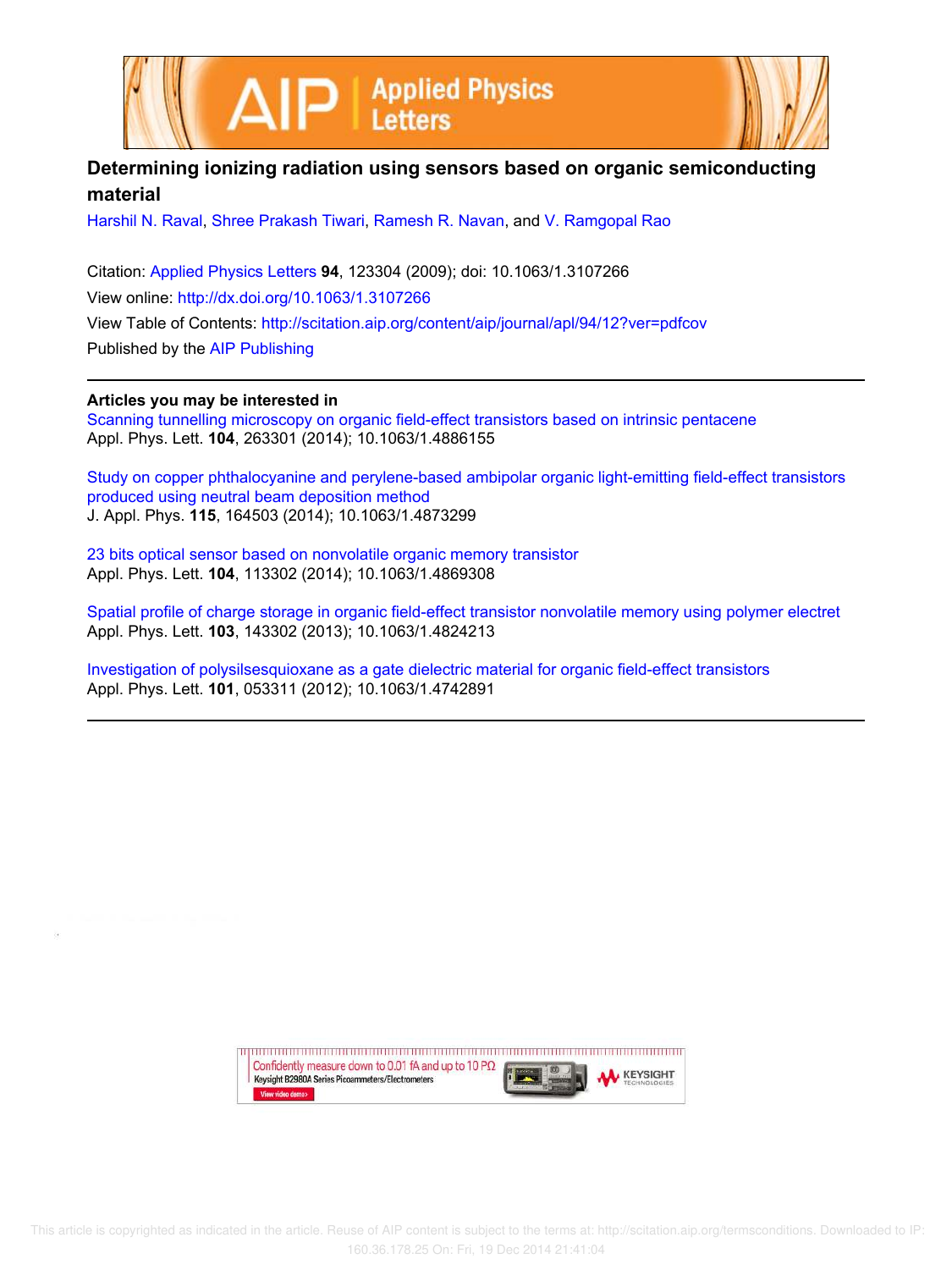## **Determining ionizing radiation using sensors based on organic semiconducting material**

Harshil N. Raval,<sup>a)</sup> Shree Prakash Tiwari, Ramesh R. Navan, and V. Ramgopal Rao<sup>b)</sup> *Department of Electrical Engineering, Centre for Nanoelectronics, Indian Institute of Technology, Bombay 400 076, India*

Received 11 December 2008; accepted 6 March 2009; published online 26 March 2009-

The use of organic semiconducting material sensors as total dose radiation detectors is proposed, wherein the change in conductivity of an organic material is measured as a function of ionizing radiation dose. The simplest sensor is a resistor made using organic semiconductor. Furthermore, for achieving higher sensitivity, organic field effect transistor (OFET) is used as a sensor. A solution processed organic semiconductor resistor and an OFET were fabricated using poly 3-hexylthiophene (P3HT), a *p*-type organic semiconductor material. The devices are exposed to Cobalt-60 radiation for different total dose values. The changes in electrical characteristics indicate the potential of these devices as radiation sensors. © 2009 American Institute of Physics. [DOI: 10.1063/1.3107266]

Operational performance of electronic devices degrades with their exposure to ionizing radiation.<sup>1,2</sup> Radiation effects are a grave concern for space environment, nuclear applications, and electronics gadgets operating in radiation environment. In metal oxide semiconductor (MOS) devices, total dose effects affect the gate dielectric. Defects generated in dielectric cause charge trapping, mobility degradation, shift in the operating voltages, and increased power dissipation in the devices.<sup>2</sup> These radiation effects can be used to build sensors for radiation dosimetry.<sup>3</sup> Use of  $p$ -type MOS transistor in dosimeter was demonstrated by experiments on Explorer-55. $<sup>1</sup>$  MOS dosimeters are used in the spacecraft,</sup> radiation therapy, and personal dosimetry.<sup>3</sup>

The use of organic semiconducting materials is well known for making organic light emitting diodes (OLEDs), organic photovoltaic cells (OPVs), and organic field effect transistors (OFETs). $4-9$  Also, the use of organic semiconductor material is explored for vapor sensing applications and chemical sensing applications, ${}^{[0,11]}$  as well as various biomedical applications.<sup>12,13</sup> All these devices use various organic semiconducting materials as their active material. An application of using organic semiconductor material sensors for determining ionizing radiation is reported in this work. Ionizing radiation has its applications in the field of medical radiation therapy as a part of cancer treatment, radiation dosimeters for personal dosimetry, and radiation dose control for food preservation applications.

On a silicon wafer with a thick  $(\sim 500 \text{ nm})$  thermally grown oxide  $(SiO<sub>2</sub>)$ , interdigitated Ti/Au (10 nm/50 nm) electrodes are patterned using lift-off photolithography technique. Hexamethyldisilazane (HMDS) surface treatment was done by spin coating the HMDS on substrate at 500 rpm for 5 s followed by 4000 rpm for 50 s. The films were annealed at 120 °C for 5 min. P3HT was dissolved in chloroform in a 3 mg/ml weight ratio, heated up to  $60^{\circ}$ C, and stirred in ultrasonic bath to form a uniform solution. This solution was then spin coated on the substrate at 500 rpm for 15 s followed by 1000 rpm for 40 s to form an organic resistor. The sample was then annealed for 90 min at 90 °C. A schematic top view of the fabricated organic semiconductor resistor sensor is shown in Fig.  $1(a)$ .

The organic semiconductor resistor sensor was irradiated using a Cobalt-60 ( ${}^{60}$ Co) radiation source. The dose rate provided by the radiation source is 1 krad/min. The sample was irradiated for different doses by varying the time for irradiation. After each irradiation the current-voltage (IV) characteristics of the resistor were measured on a probe station using Keithley 2602 Source-Measure Unit (SMU) at room temperature in the normal atmospheric conditions. A varying dc voltage was applied between the two interdigitated electrodes of the sensor and the current flowing between them



FIG. 1. (Color online) (a) Schematic top-view of an organic semiconductor resistor sensor formed using two interdigitated electrodes covered using a *p*-type organic semiconductor—P3HT film. (b) Change in the resistivity of the sensor with increasing ionizing radiation dose. (c) UV-visible spectrum for the P3HT solution prepared in chloroform and exposed to  ${}^{60}$ Co radiation for increasing dose. (d) The oxidation peak in Fig.  $1(c)$ , showing increase in oxidizing peak with increasing radiation dose.

160.36.178.25 On: Fri, 19 Dec 2014 21:41:04

a)Author to whom correspondence should be addressed. Electronic mail: hnraval@ee.iitb.ac.in. Tel.: +91-22-2576-7456. FAX: +91-22-2572-3707.

 $b$ Electronic mail: rrao@ee.iitb.ac.in. Tel.: +91-22-2576-7456. FAX: +91-22-2572-3707.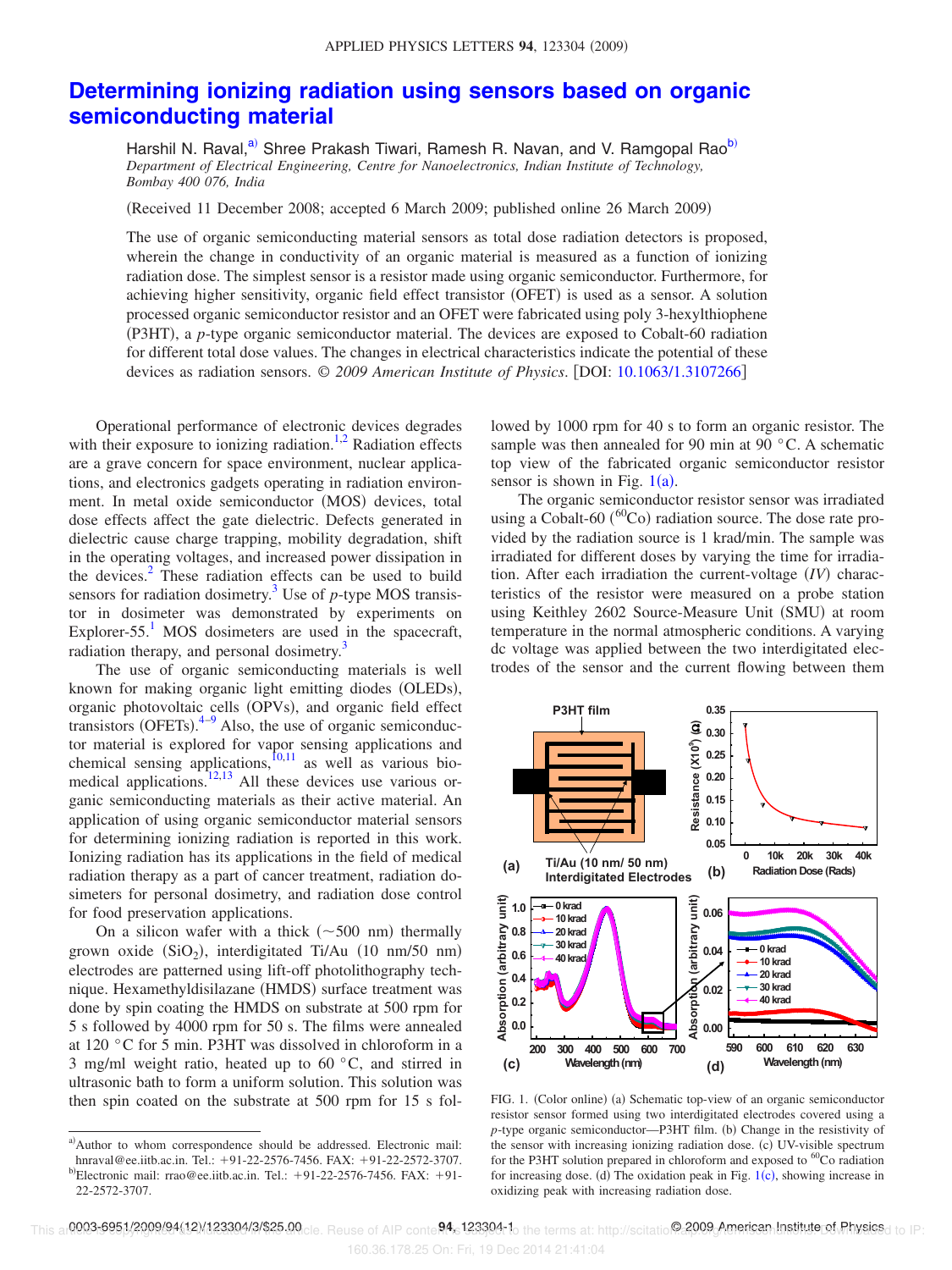

FIG. 2. (Color online) (a) Schematic cross section of a bottom-gate-bottomcontact *p*-type OFET with P3HT as its active material and with *W*/*L* =23190  $\mu$ m/100  $\mu$ m and 100 nm thermally grown SiO<sub>2</sub> on  $n^+$  silicon wafer as gate dielectric. (b) Change in  $I_{DS}$ - $V_{GS}$  characteristics of the OFET with increasing ionizing radiation dose of  ${}^{60}Co$ . (c) Showing OFF current and subthreshold degradation ( $log I_{DS}$  vs  $V_{GS}$  plot) for the OFET with increasing ionizing radiation dose of  ${}^{60}Co$ .

was measured. As shown in Fig.  $1(b)$ , the resistance of the sample decreases with increasing total ionizing radiation dose. The resistance decreases from 320 to 80 M $\Omega$  for a nonirradiated sample to the one irradiated with 41 krad dose. When the P3HT is subjected to high energy  ${}^{60}$ Co radiation, the thiophene molecule in the chain of this polymer goes to a polaron state and gets stabilized to a bipolaron and a neutral state and stays in this oxidized state.<sup>14,15</sup> The band gap of P3HT decreases [distance between the highest occupied molecular orbital (HOMO) and lowest unoccupied molecular orbital (LUMO) levels] and the material becomes more conductive. This phenomenon can also be observed in the UVvisible spectroscopy measurements performed on a solution of P3HT prepared in chloroform and subjected to an increasing dose of  $60^{\circ}$ Co radiation by varying the time of radiation exposure. Figure  $1(c)$  shows the obtained UV-visible spectrum that shows a peak of absorption at 450 nm wavelength for unexposed P3HT solution. Figure  $1(d)$  shows an increasing absorption peak at 610 nm wavelength due to the oxidization of P3HT with increasing radiation. The ionizing radiation study was also performed on bottom-gate-bottomcontact OFET sample, schematic of which is shown in Fig.  $2(a)$ . For this, a heavily doped *n*-type silicon substrate with  $\tau$ his arl 00 inm thick thermally grown. SiO<sub>2</sub> as the gate dielectric

(capacitance= $34.5 \text{ nF/cm}^2$ ) was used for the OFET fabrication. The Ti/Au electrodes (contacts for source drain), HMDS treatment, semiconductor layer formation, and annealing were done as described in the resistor fabrication section. OFETs were characterized on a probe station using Keithley 2602 and Keithley 236 SMUs at room temperature in the normal atmospheric conditions at a relative humidity values less than 20%. For the radiation study involving the organic transistor, the sample was irradiated with a  ${}^{60}Co$  radiation source (dose rate is 1 krad/min). The sample was irradiated for different doses by varying the time for irradiation. After each irradiation, the sample was electrically characterized.

Figure  $2(b)$  shows the  $I_{DS}$ - $V_{GS}$  characteristics of an OFET with a  $W/L$  ratio of 23 190  $\mu$ m/100  $\mu$ m. With no radiation, the device shows  $I_{ON}/I_{OFF}$  ratio of  $\sim$ 3800 and a mobility of  $\sim$ 1.7 $\times$ 10<sup>-3</sup> cm<sup>2</sup> V<sup>-1</sup> s<sup>-1</sup>. The threshold voltage  $(V_{\text{Th}})$  measured through  $I_{\text{DS}}^{1/2} - V_{\text{GS}}$  plot was found to be 16.2 V. The irradiated sample shows a significant variation in the electrical characteristics of the OFET. Figure  $2(b)$  shows the transfer characteristics of the irradiated OFET. Here, the OFF current increases with increased dose of irradiation as can be seen in Fig.  $2(c)$ . At the same time, decrease in the ON current can be observed in Fig.  $2(b)$ . Also, due to a positive charge buildup in the silicon dioxide due to ionizing radiation, negative shift in the threshold voltage<sup>16,17</sup> of the device can be observed from Fig. 2(b). Various parameters such as OFF current  $(I_{\text{OFF}})$ , ON/OFF current ratio  $(I_{\text{ON}}/I_{\text{OFF}})$ ,



FIG. 3. (Color online) (a) OFF current degradation of the OFET  $(W/L)$ =23190  $\mu$ m/100  $\mu$ m,  $t_{ox}$ =100 nm and P3HT as *p*-type semiconductor). There is a change of about  $150\times$  in the *I*<sub>OFF</sub> after a 41 krad ionizing radiation dose using a <sup>60</sup>Co radiation source. (b) Degradation in  $I_{ON}/I_{OFF}$  ratio of the OFET  $(W/L=23190 \mu m/100 \mu m, t_{ox}=100 nm$  and P3HT as *p*-type semiconductor). There is a change of about  $300 \times$  in the  $I_{ON}/I_{OFF}$  ratio with This and 00 jum<sub>p</sub>thick thermally arown. SiO<sub>2</sub> as the gate-dielectric subject krad ionizing radiation dose using a <sup>60</sup>Co cadiation course. Downloaded to IP: